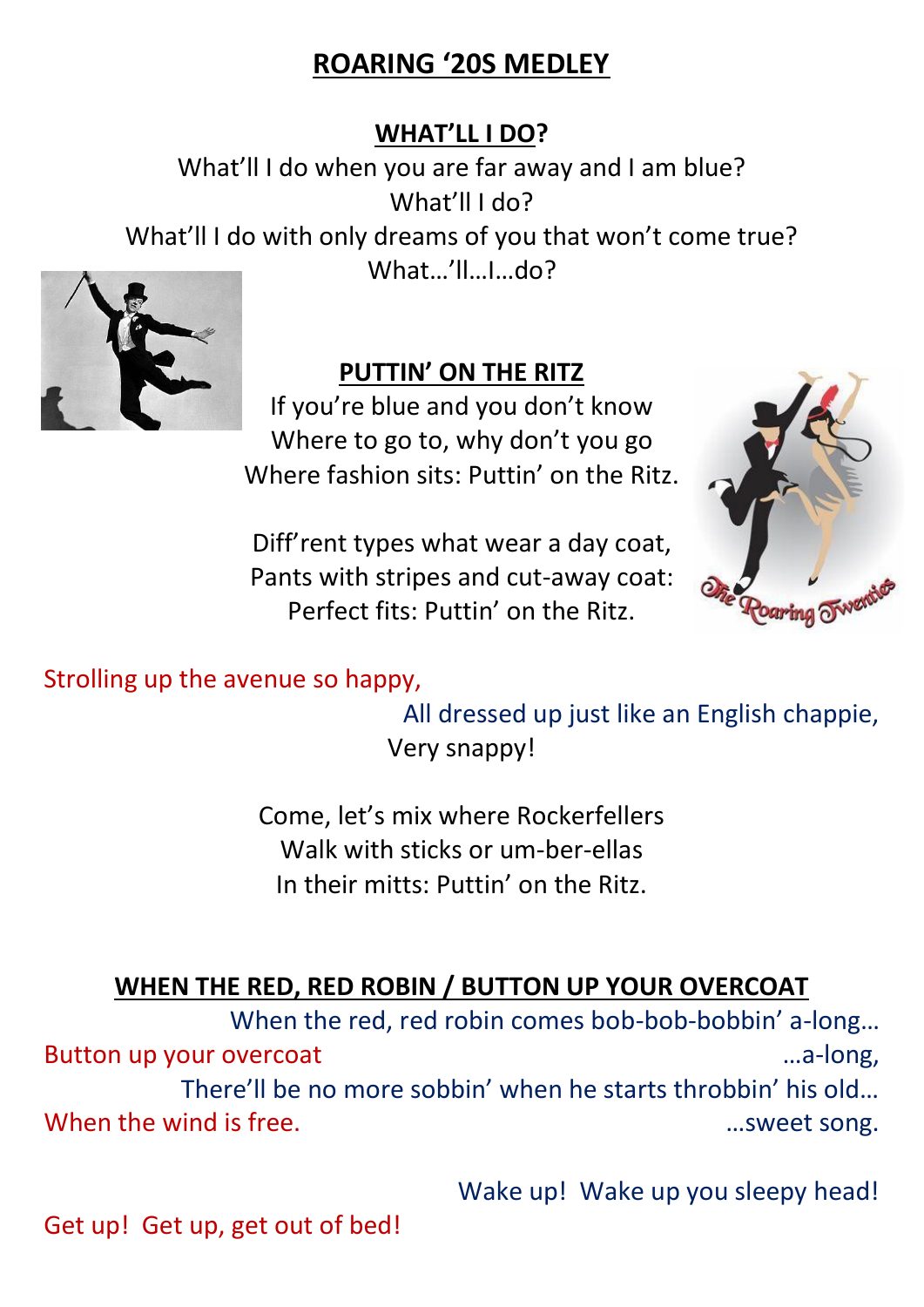#### Cheer up! Cheer up, the sun is red.

Take good care of yourself Live,...love,...laugh and be happy! You belong to me!<br>
Eat an apple ev'ry day, Get to bed by three.

Take…good…care of yourself, You belong to me!



## **A ROOM WITH A VIEW / BYE-BYE BLUES**

A room with a view... A room with a view... …and you, And no-one to worry us, and the state of the Bye-bye blues. No-one to hurry us Through...this dream we've found. Through...this dream we've found.

Sun is shining, no more pining.

Bye-bye blues.

To guess what it's all about,  $\Box$  Smiling through. Then we will figure out Why... the world is round.  $\blacksquare$  Don't sigh, don't cry,

We'll gaze at the sky,...  $\bullet$   $\bullet$   $\bullet$  Just we two,

We'll be as happy and contented As birds upon a tree,

…and try

Oooh-ooh-ooh! High above the mountains and sea.

We'll bill and

we'll coo we'll coo when the red, red robin comes... (Oooh-oooh) …bob-bob-bobbin' along, And sorrow will never come.<br>
Button up your overcoat. Oh, will it ever come true? Take good care of yourself. Our room with a view? Bye-bye blues!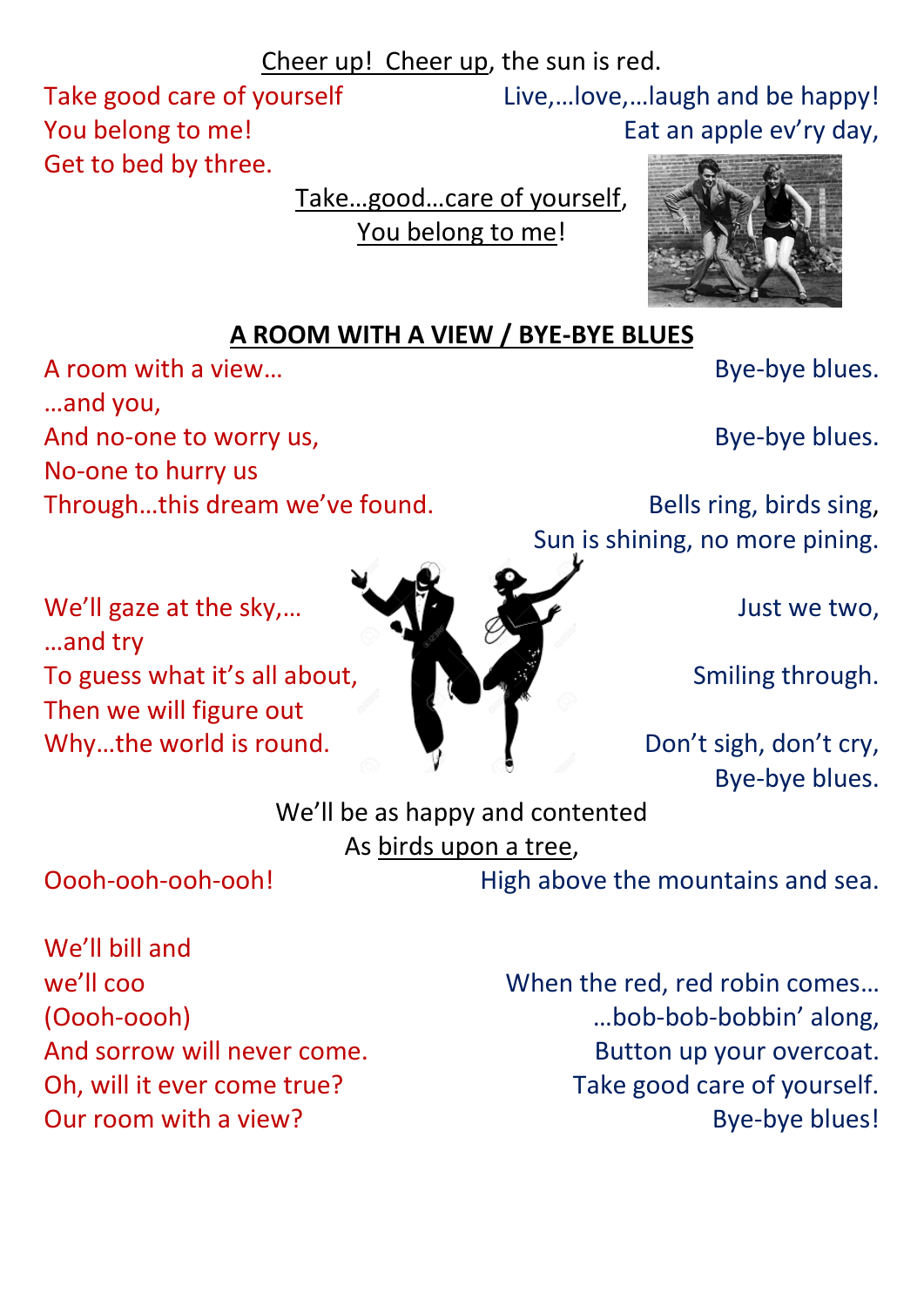### **THERE ARE FAIRIES AT THE BOTTOM OF MY GARDEN**

There are fairies at the bottom of my garden. It's not so very, very far away.

You pass the gard'ner's shed and you just keep straight ahead. I do so hope they've really come to stay.

There's a little wood with moss in it, and beetles! And a little stream that quietly runs through.

> You wouldn't think they'd dare To come merry-making there: Well they do! Yes they do!

## **TIP-TOE THROUGH THE TULIPS**

So…won't…you…tip-toe…to the window, By the window  $-$  that is where I'll be. Come, tip-toe through the tulips with me.

Tip-toe…from your pillow To the shadow…of a willow tree, And tip-toe through the tulips with me.

Knee deep…in flowers we'll stray, We'll keep…the showers away.



### **YOU'RE THE CREAM IN MY COFFEE**

You're the cream in my coffee, You're the salt in my stew! You will always be…my necessity. I'd be lost without you!

You're the starch in my collar,

#### You're the lace in my shoe!

You will always be…my necessity. I'd be lost without you!